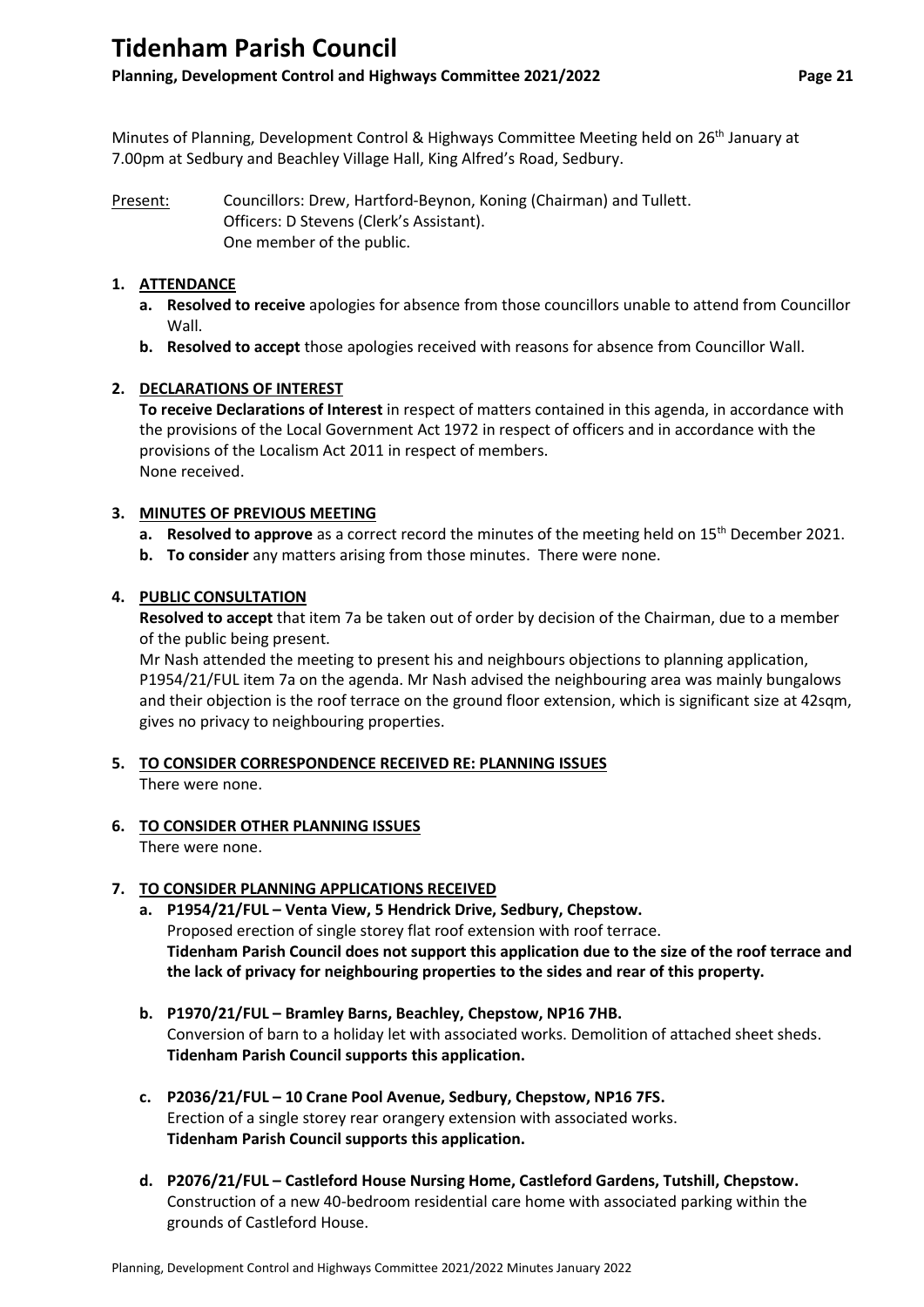**Tidenham Parish Council supports this application with two comments. The Council would appreciate if the car park capacity can be reviewed given the increase number of staff and visitors using the car park, and also improvements to sewage treatment / foul water drainage, due to comments noted.**

- **e. P2082/21/FUL – 19 Elm Road, Tutshill, Chepstow, NP16 7BX.** Demolish the existing front porch and single storey car garage and construct new timber clad attic dormer and new rear single storey extension with additional off-street parking. **Tidenham Parish Council does not support this application due to the size of the rear single-story extension and the possible use of the roof as a terrace. The size of the extension is a significant footprint increase and out of keeping for the area. If the roof was to be used as a terrace there would be a lack of privacy for neighbouring properties.**
- **f. P2085/21/FUL – Homer House, Tidenham, Chepstow, NP16 7JQ.** Extension of existing storage area, provision of new garage and associated works. **Tidenham Parish Council supports this application.**
- **g. P0002/22/DISCON – Grey Rocks, Coleford Road, Woodcroft, NP16 7HY.** Discharge of condition 07 (tree details) relating to planning permission P1585/21/FUL. **Tidenham Parish Council supports this application.**
- **h. P0023/22/FUL – Little Beverston, Boughspring Lane, Tidenham Chase, NP16 7JL.** Erection of garage with storage/ancillary accommodation over. Demolition of existing garage. **Tidenham Parish Council supports this application.**

#### **8. RESOLVED TO NOTE PLANNING DECISIONS TAKEN BY FODDC & GCC**

- **a. P0714/20/FUL – Land at Wyebank Road, Tutshill, NP16 7ER.** Erection of a replacement fence. **Full Permission.**
- **b. P2121/20/FUL – Sheercliffe, Coleford Road, Tidenham.** Extension and alterations to dwelling to form a two-storey linked side extension. Erection of a detached double carport with room above and associated works. **Full Permission.**
- **c. P1848/21/FUL – 1 Buttington Road, Sedbury, Chepstow, NP16 7AN.** Proposed two storey side extension with associated works. **Full Permission.**

#### **9. RESOLVED TO NOTE PLANNING DECISIONS TAKEN UNDER DELEGATED POWERS (s101)**

- **a. P1994/21/FUL – Bridge End Cottage, Old Hill, Tutshill, Chepstow.** Erection of a detached Garden Room with raised timber decking and new pedestrian access from existing public footpath. **Tidenham Parish Council supports this application.**
- **10. TO REPORT ON PLANNING ENFORCEMENTS AND APPEALS** There were none.

## **11. TO CONSIDER CORRESPONCE RECEIVED RE HIGHWAY ISSUES**

a. **Resolved to accept** the proposed speed reduction on Castleford Hill, Tutshill and Bridge Street, Chepstow and support the Traffic Regulation Order (TRO) scheme.